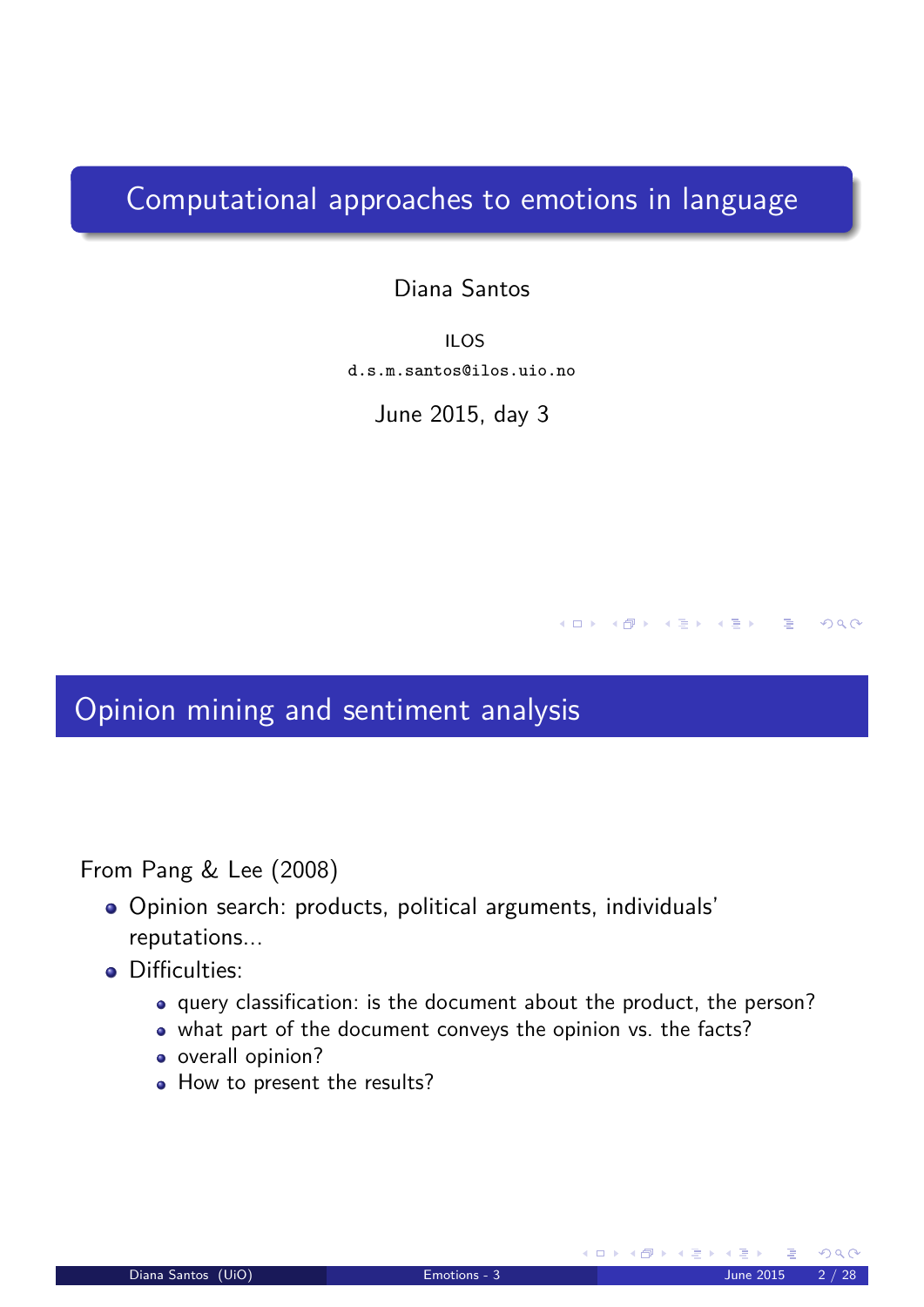#### Different applications and uses

- web search targeted towards reviews
- help (or data) to recommendation systems
- detection of "flames" in on-line communities
- **•** sensitive content for ads placement
- help information retrieval by discarding (too) subjective statements
- o opinion-oriented questions
- **•** summarization of multiple viewpoints
- more intelligent citation analysis
- analysis of literary reputation

(ロ) (個) (星) (星) Diana Santos (UiO) Emotions - 3 June 2015 3 / 28

#### Different applications and uses (cont'd)

- improvement of "human-computer interaction"
- business and government intelligence (finding what competitors are saying or how they are being reviewed)
- <span id="page-1-0"></span>metastudies in sociology: how do opinions diffuse?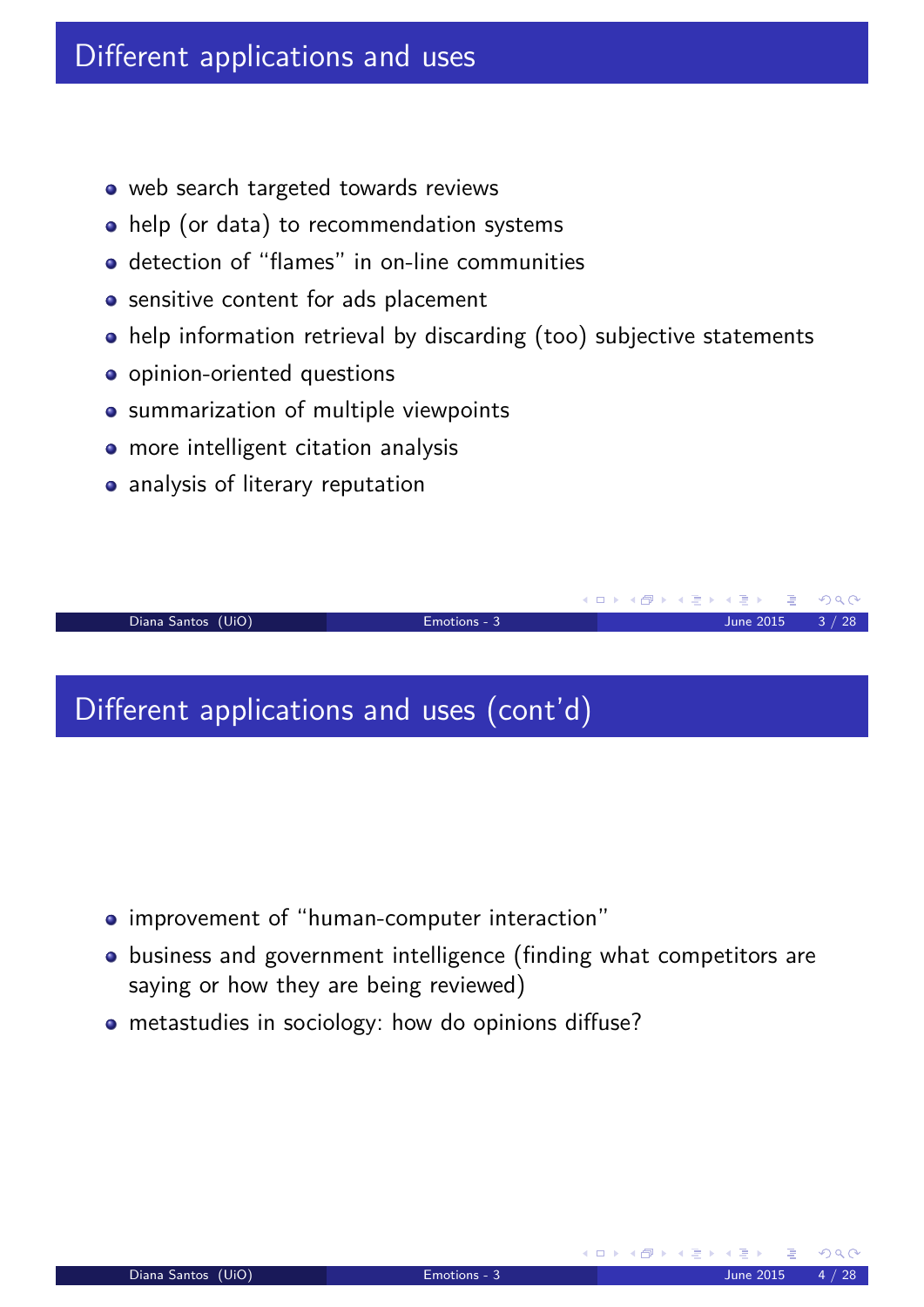# Example: http://www.gavagai.se/products/



- **•** Sentiment polarity detection
- Classification (sentiment classification task)
- **•** Extraction
- <span id="page-2-0"></span>(Viewpoint) summarization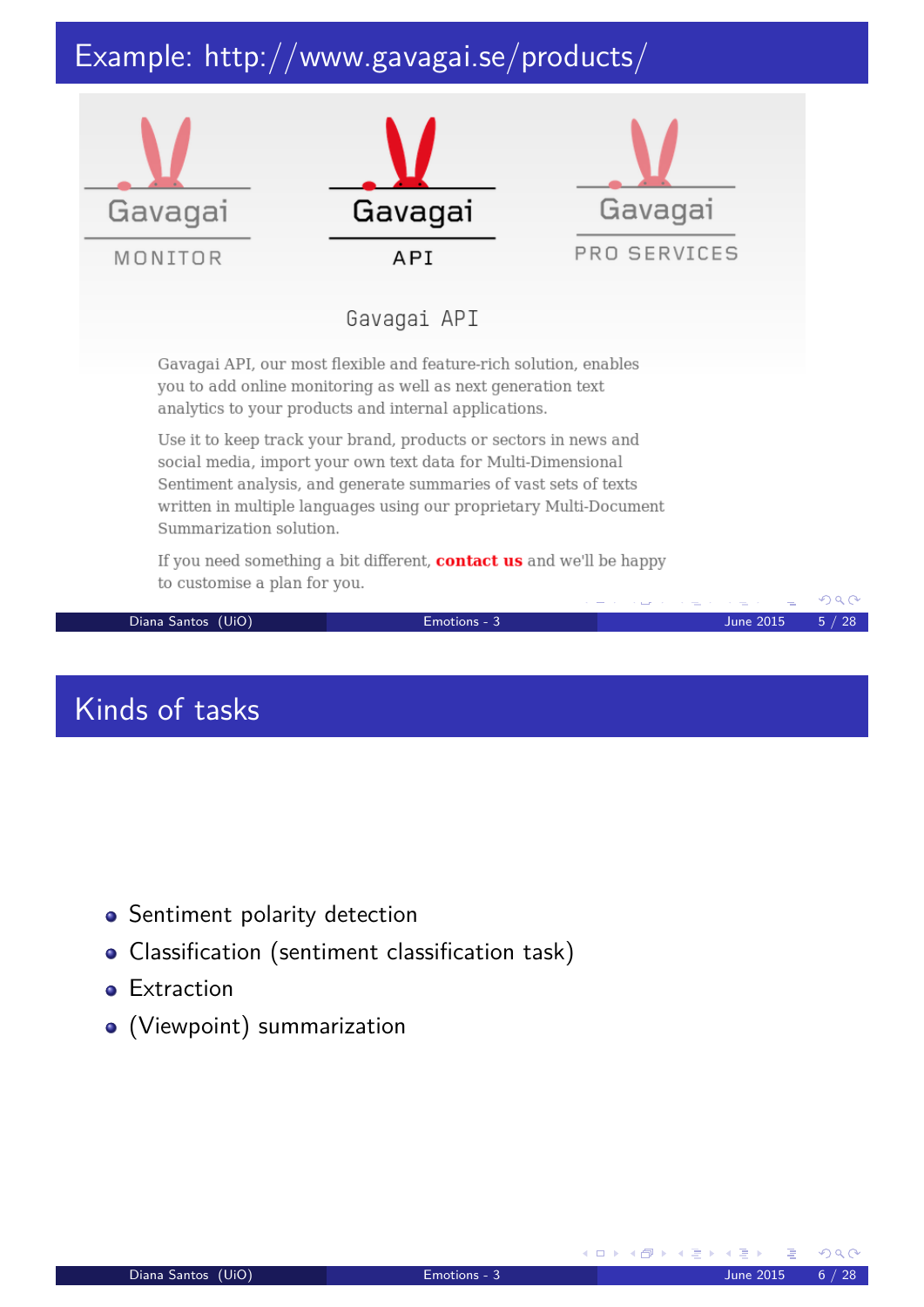Sentiment polarity: attribute positive or negative polarity to a document as a whole.

- $\bullet$  Opinions can be subtle so even human beings may be in doubt, if you read ironical or full of allusions (comparisons) posts, or even if you fail to understand the larger context
- The lexicon can be misleading
- One can be citing or even denying other opinions, so opinion attribution is extremely relevant
- Emoticons make the interpretation even more complicated  $;-$ )
- As in any rating system, you have to know the style of the rater: for him, this was a huge praise, for her, everyone was "wonderful"
- One typical text strategy is finishing by a opposite (but definitive) conclusion.

This film should be brilliant.... However, it can't hold up.

• Kind of text/application: patient-doctor interviews in hospital are different from comments on new software or arguments on Wikipedia

contributions Diana Santos (UiO) Emotions - 3 June 2015 7 / 28

#### Classification (sentiment classification task)

- Is a text reflecting an opinion, or just facts?
- Does text consist of good news, or bad news? (Or better, is it presented by the writer as good news or bad news?)
- Are there properties that are obviously good (or bad)? Such as *long* battery life, large rooms, etc. (Of course long and large are not necessarily good.)
- <span id="page-3-0"></span>• Some words are absolutely evaluative, though, such as: only, too, even, or openers like I'm afraid:
	- the battery only lasts two hours
	- the movie is too long
	- even Einstein had his failures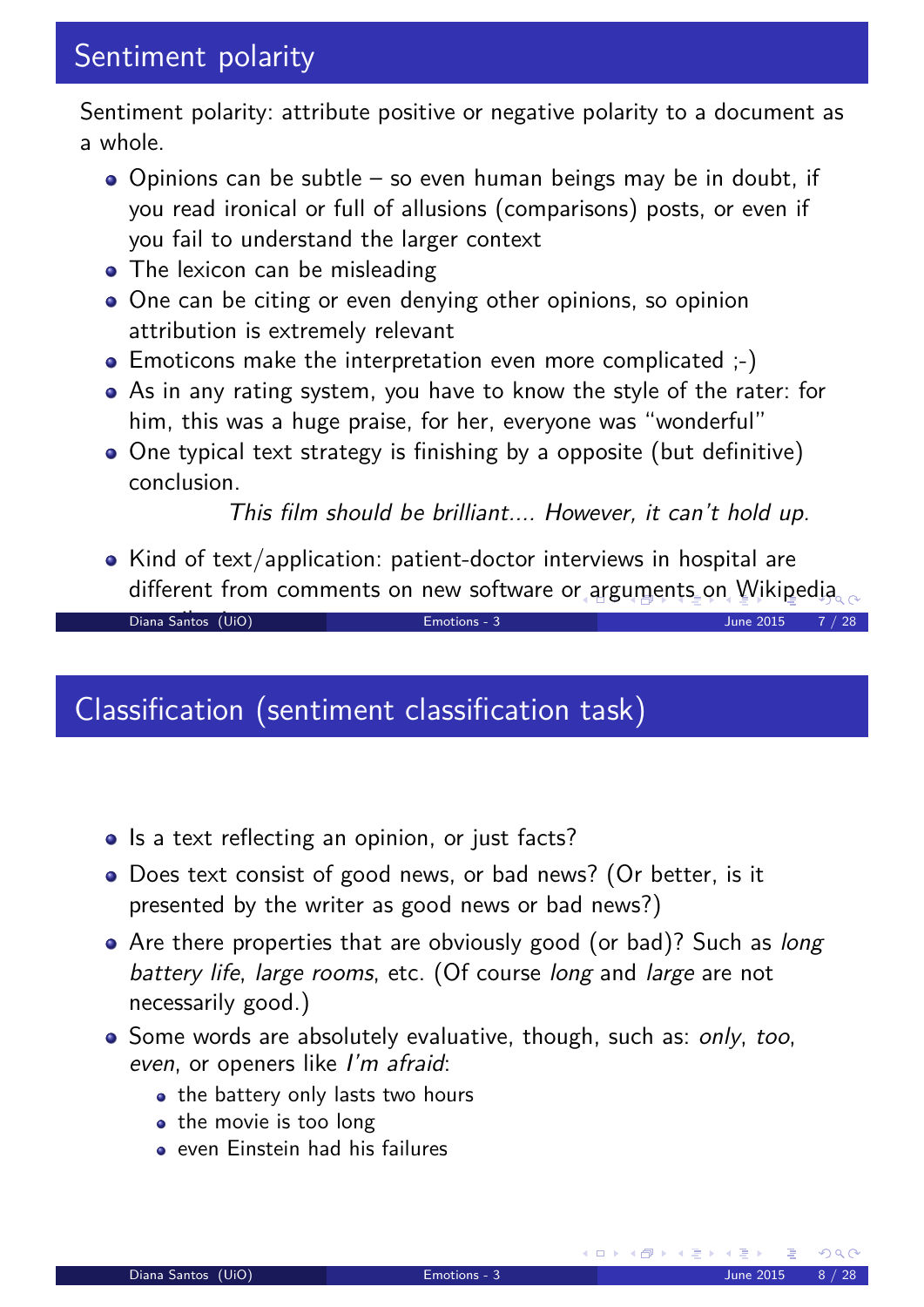In reviews, one often has pros and cons, and this should be extracted separately, for multidocument summarization, for example. Also, there are reviews which are more objetive than others:

- I love it!
- This camera has the following advantages over X and Y: a, b, c

What about rating in an ordinal scale? Are the comments commensurate? Should one separate between "neutral" and no opinion ("lack of opinion")? One other issue: discard off-topic passages. Is topic always the same in one document/text?

Finally: whose opinion it is? Especially relevant in political applications.

#### Diana Santos (UiO) Emotions - 3 June 2015 9 / 28

## Evaluation to foster progress

The 2006 Blog track at TREC: Extracting subjectivity from blogs, or opinion retrieval task (Ounis et al., 2006).

- 100,000 blog feeds, 11 weeks,  $+$  colections of top blogs  $+$  spam, yielding 3.2 million documents (blog  $+$  comments are one unit)
- topics were created by having assessors interpretate real logs to search engines
- **o** spam blogs detection
- distinguish between: no-opinion, positively or negatively opiniated documents, or both

TASS 2014: Aspect based sentiment analysis: reputation ("tracking, investigating and reporting an entity's actions and other entities' opinions about those actions", in Spanish) (Villena Román et al., 2015)

- 68,000 tweets from 2011-2012, semi-automatically tagged with polarity and topic
- tweets (Social TV corpus), 2773 tweets manually tagged for aspects related to a particular match: fans, referee, authorities, coach, team, players, etc. and with polarity.<br>Diana Santos (UiO) Blood Bloods - 3

K ロ ▶ K @ ▶ K 경 ▶ K 경 ▶ │ 경

 $OQ$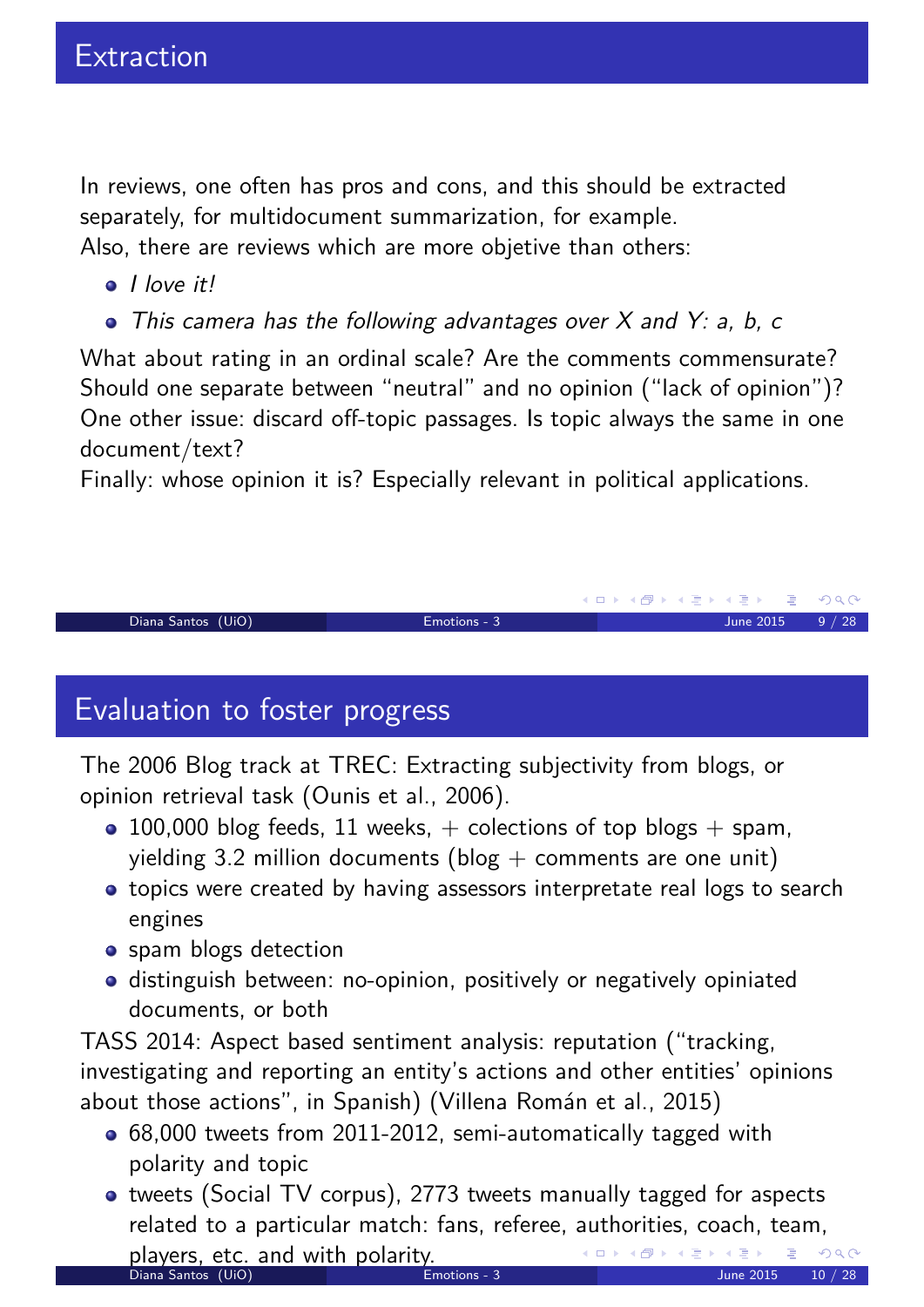Y"?

Do two texts (or two authors) agree on a particular issue? This is specially relevant for systems that study political opinions, but can also be conceived as a subpart of an extraction system. Examples: Israeli vs. Palestinian viewpoints; liberal, conservative, libertarian; political parties's cahracterizations, etc.

Task: to automatically answer questions on "what is X's perspective on



Spoken dialogue systems: to detect whether the user is annoyed is relevant. And to detect humor and produce it.

To detect whether a document is "high-brow" vs. popular...

And to detect deceptive language, for example in e-mail (Zhou et al., 2008)

<span id="page-5-0"></span>To detect mood in blogs...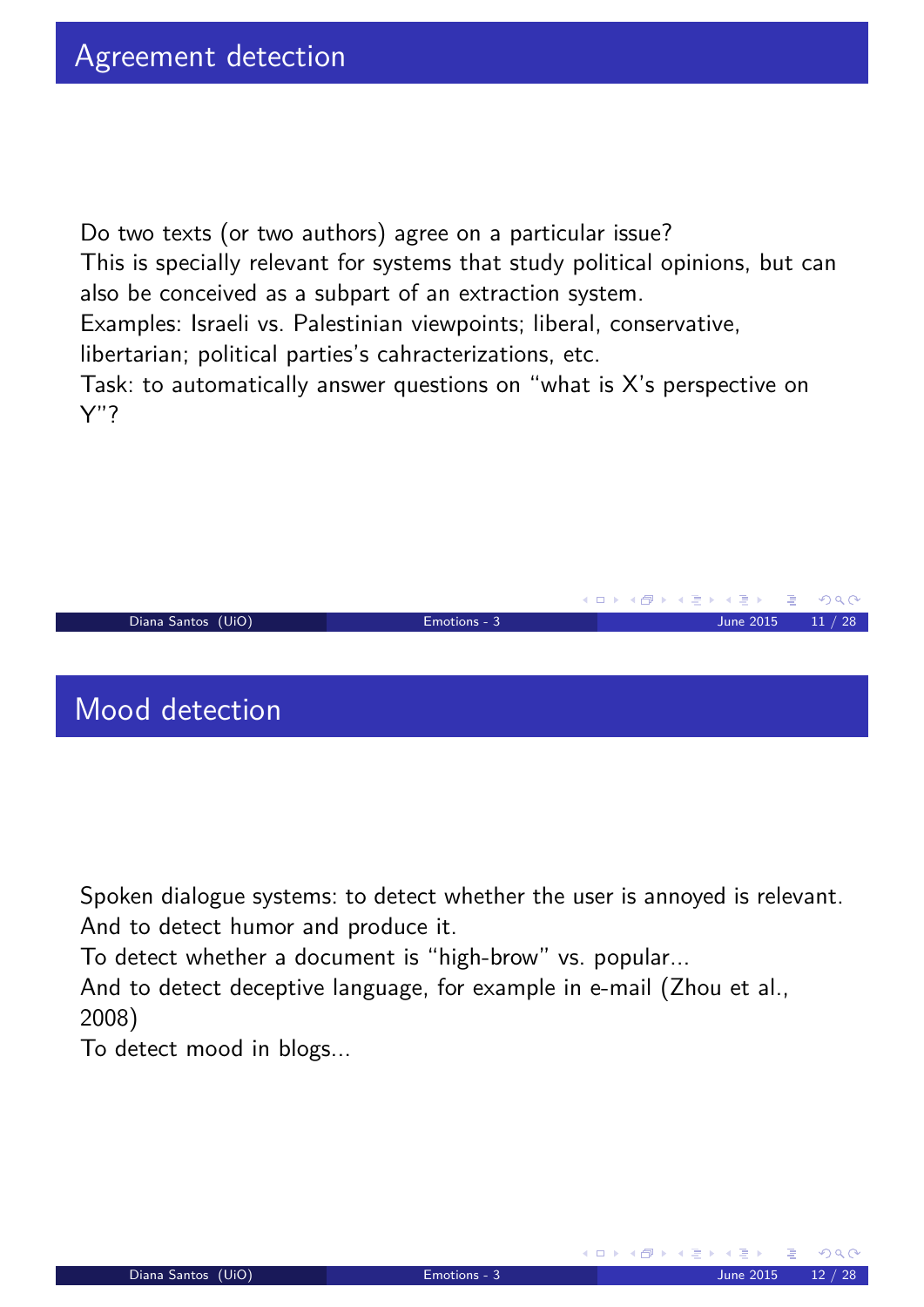- Hapax legomena are indicators of subjectivity
- Presence more important than frequency
- (Gradable) adjectives are relevant, but also (emotion) verbs or nouns (hope, gem)
- Taking negation into consideration is hard



(according to Pang & Lee (2008))

- In the 1990s, there started to appear "organized collections of opinionated documents", such as financial-news discussion board, or Epinion, and from then on... ratings, Web 2.0, etc.
- and large lexicons such as WordNet
- <span id="page-6-0"></span>• active lines:
	- text categorization (generally by machine learning algorithms)
	- lexicon induction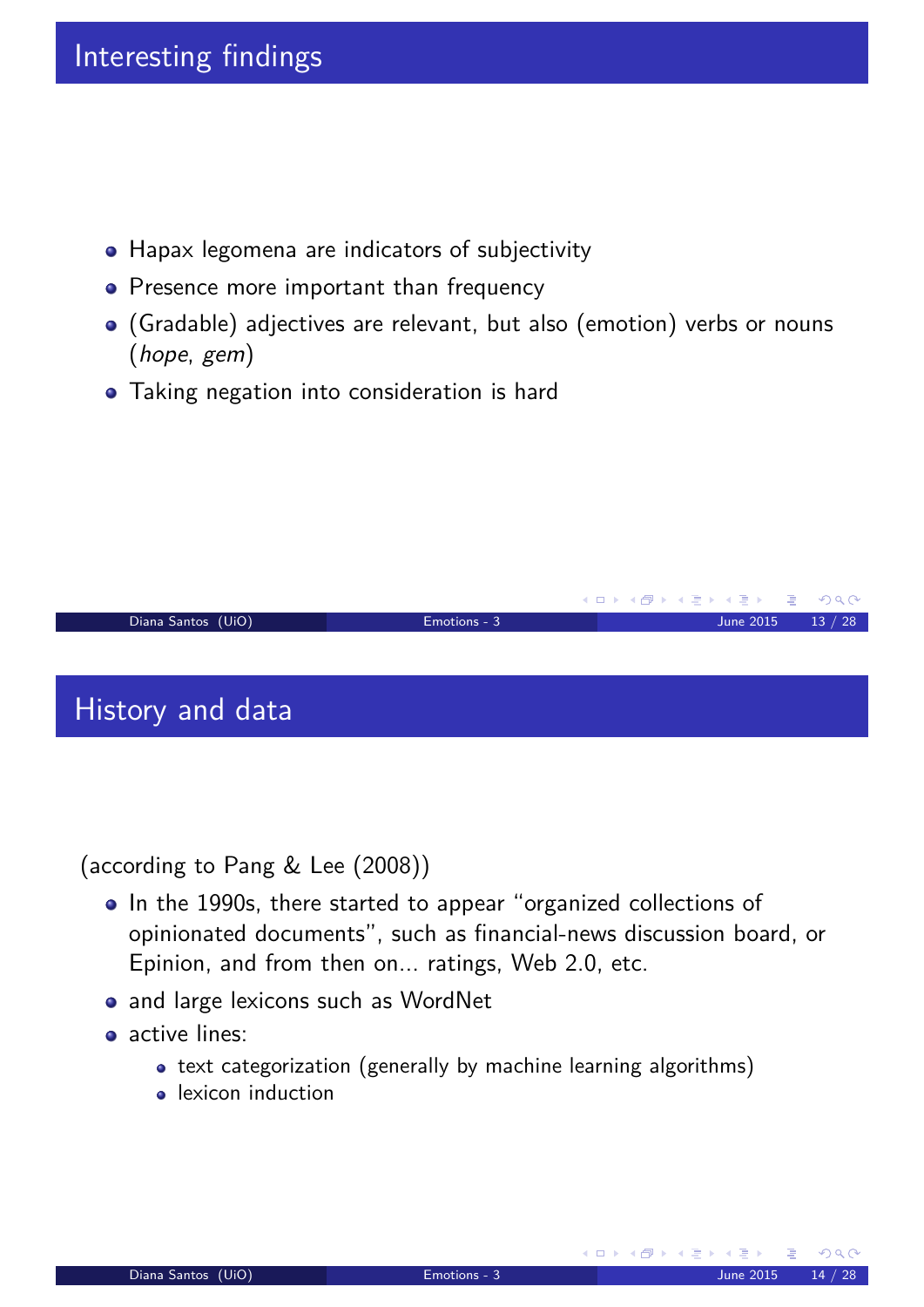Food: Delicious, Art: beautiful, thought provoking, Fashion: elegant, well-cut.

- "Go read the book" is good for book reviews, bad for movie reviews; "unpredictable" is good for plots but bad for cars; experienced...
- size of reviews/opinions implies different classifiers altogether.
- temporally dependence is important: different time periods show different lexicons (Read, 2006)
- cross-lingual adaptation: *deilig* in Norwegian can be used for art and fashion, but *flink* is notoriously difficult to translate into Portuguese, for example. Different cultures praise and criticize in different ways



A different issue is the topic

- Two pass approaches, or simultaneous modelling?
- On-topic and off-topic... what about multitopic documents?
- <span id="page-7-0"></span>• Some times the topics one is interested in are determined, other times it is relevant to see what topics people are emotional about.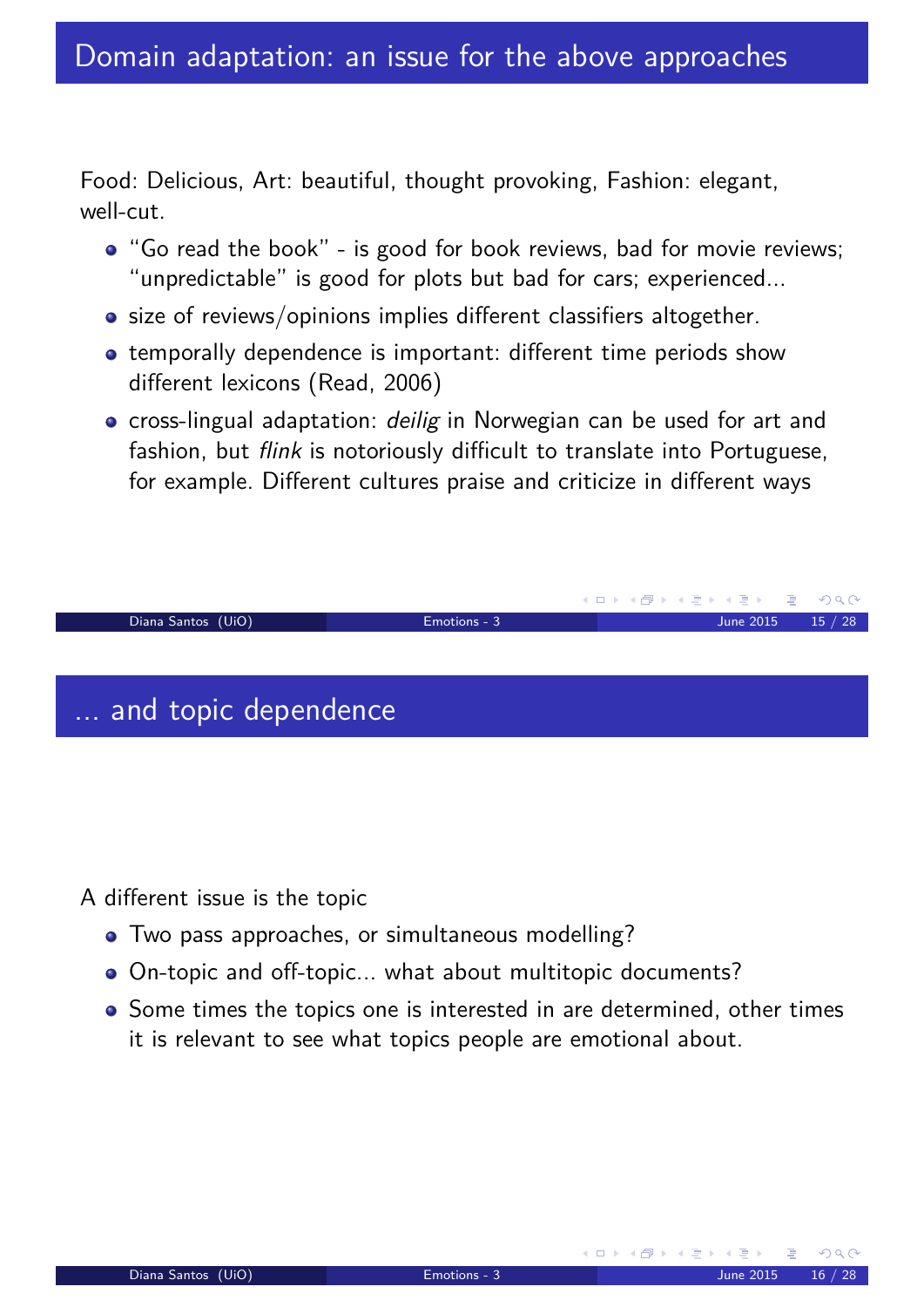- **1** First, create an unsupervised sentiment lexicon from a corpus of opinionated texts, assigning "semantic orientation" to words.
	- studying oppositions (but or and?)
	- mutual information, conjunction
- 2 Using it to determine how positive (or negative) each text is
	- distinguish between prior polarity and contextual polarity
- <sup>3</sup> Possibly bootstrap to get a better lexicon...

```
Diana Santos (UiO) Emotions - 3 June 2015 17 / 28
```
## More complex approaches: using relationships

Not "bag of words", look at relationships

- among sentences inside a document: All sentences are labelled as subjective or objective through graph methods (finding an s/l cut in the graph).
- among participants: agreement towards other posts or participants in a debate (when you answer, are you antagonistic or reinforcing?) When you quote, do you quote what you like or what you dislike? (Malouf & Mullen, 2008)
- among product features: collectively adjust the sentiment labels
- <span id="page-8-0"></span>• among classes: if one has a scale, not just positive, negative and neutral... differences between ratings are relevant, intensity classification is also interesting

**K ロ ▶ K 御 ▶ K 君 ▶ K 君 ▶** ...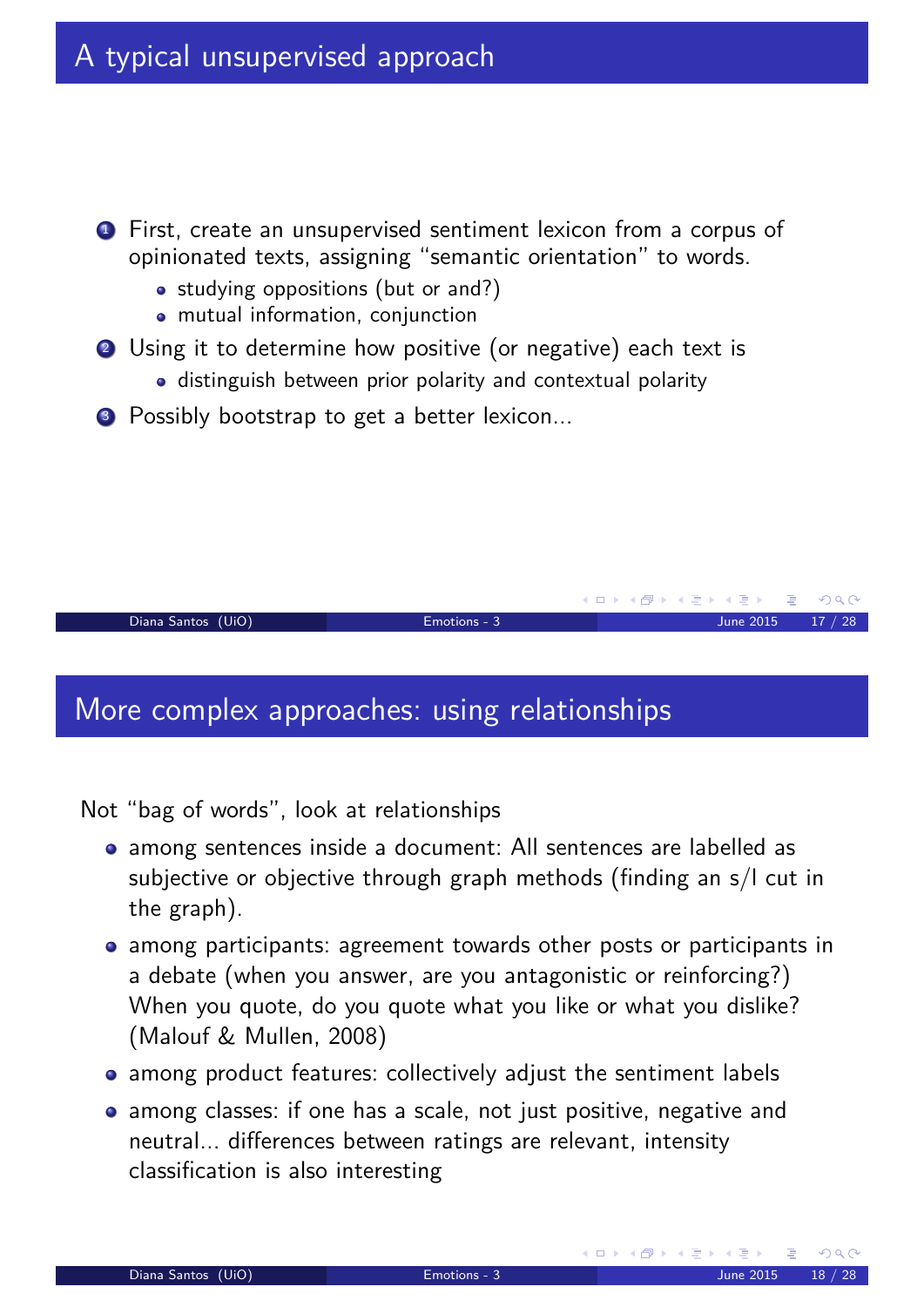- include location information in the computation. The most important places are
	- end for real texts,
	- **•** beginning for summaries
- compute the trajectory of local sentiments in a text

More complex approaches: Faceted extraction

Sometimes one is interested in opinions/evaluation of different aspects of a particular product (or person):

Diana Santos (UiO) Emotions - 3 June 2015 19 / 28

- What kinds of features do people have opinions about?
- Is there a difference between "properties" and "parts"? For a scanner, size is a property, cover is a part (Popescu & Etzioni, 2005)
- Which opinions, and which weigh more? It depends on the user/reader?
- <span id="page-9-0"></span>Can (the single mention of) objective properties represent an opinion/evaluation?

**K ロ ▶ K 御 ▶ K 君 ▶ K 君 ▶** ...

G.

 $OQ$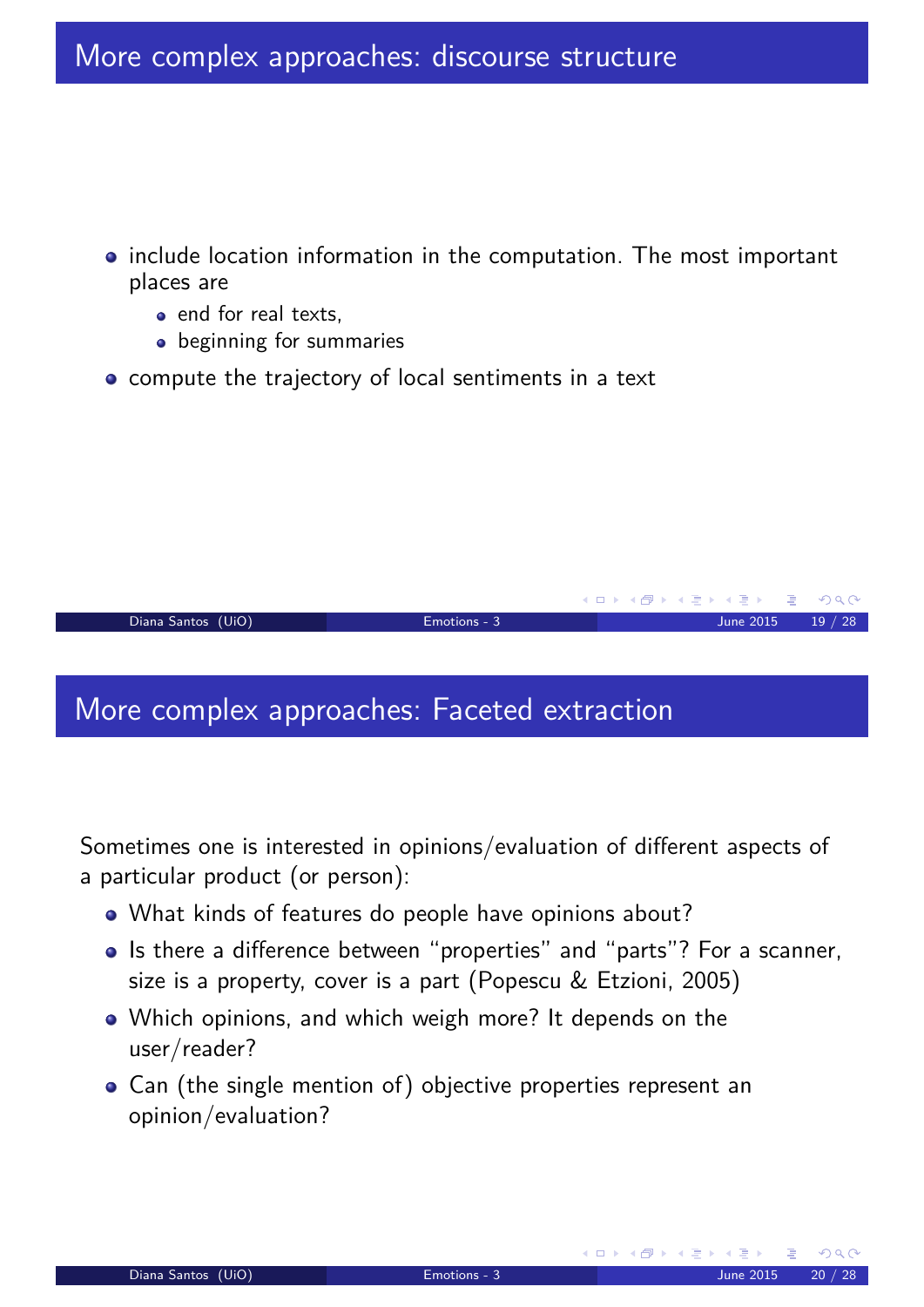The identification of the holder of the opinion... may be the most important thing about an opinion.

- it is usually not easy to trace down the exact sources
- co-reference resolution on the same individual can be tricky (Stoyanov & Cardie 2006)
- reporting what the others say (or mean) includes a great deal of subjectivity
- reporting other peoples' feelings can even be worse

Diana Santos (UiO) Emotions - 3 June 2015 21 / 28

### Summarization of emotion/opinion content

And now to aggregation of all we extracted so far.

- single document summarization
	- single passage...
	- incorporation of sentiment flow
	- all subjective sentences
	- visual summaries from information extraction
	- **•** graph summaries
	- how to link evidence to opinion? Vexing question (Wiebe et al., 2004)
- <span id="page-10-0"></span>multi-document summarization
	- agreement on a rating may be due to different reasons/grounds
	- contrary to discarding redundancy, the most important is to measure it, as well as the degree of conflicting opinions.
	- summaries as evaluative arguments created by a natural language generator
	- the headlines of the most positive and the most negative opinions
	- o or, representative sample of opinions
	- summary statistics: thermometer, colour, size, for bounded cases
	- summary statistics: how to distinguish between a normal distribution or a two mode one if you just give the average?

K ロ ▶ K @ ▶ K 할 ▶ K 할 ▶ .. 할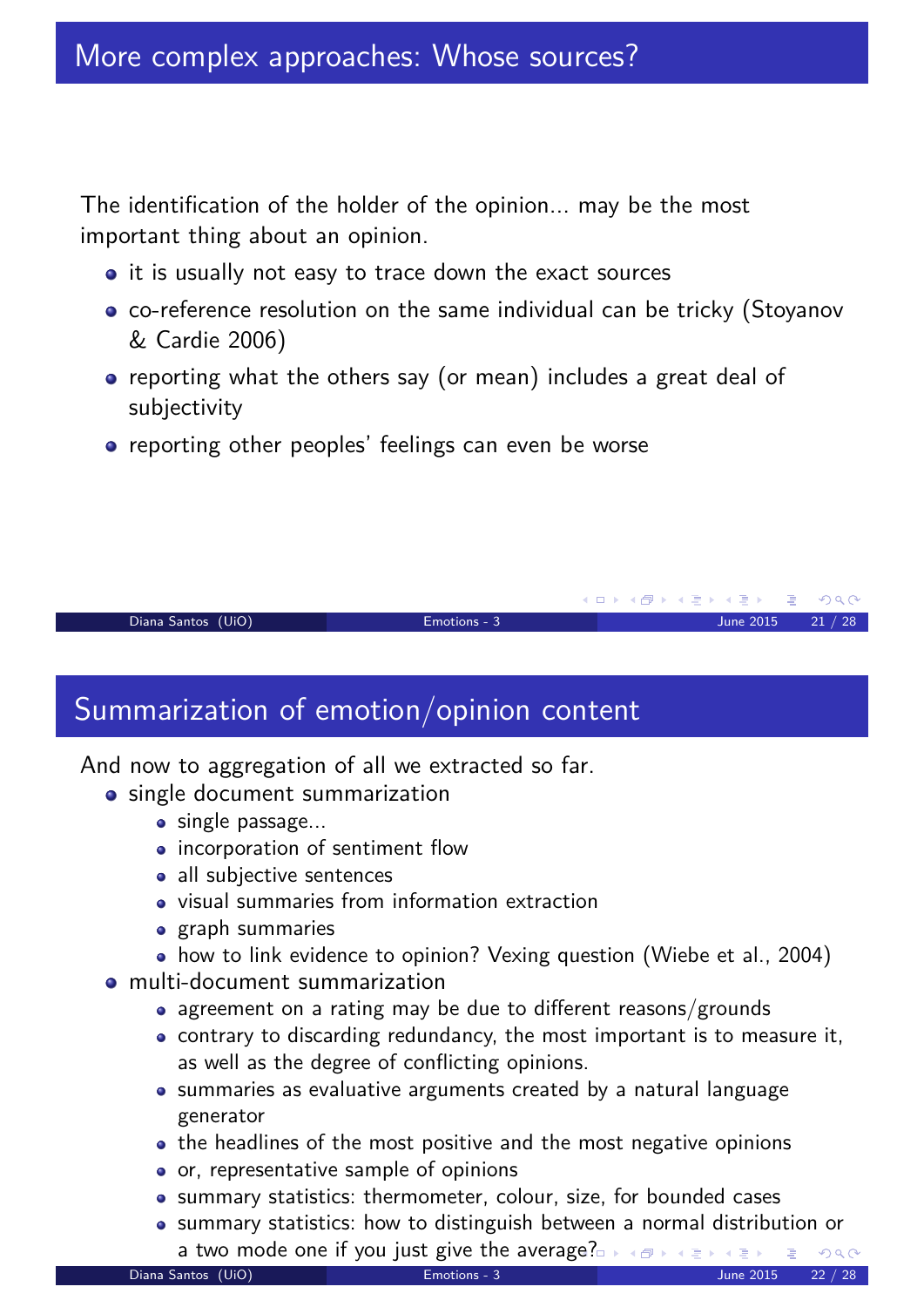## Opinion observer...



#### Figure 1: Visual comparison of consumer opinions on two products.

From Liu et al. (2005). From Morinaga et al. (2002), next slide

Diana Santos (UiO) Emotions - 3 June 2015 23 / 28

#### Degree of association with common phrases



ligure 5: Positioning Map for Five Cellular phones and Their Extracted Characteristic Words

<span id="page-11-0"></span> $OQ$ 

**◆ロト ◆ ⑦ト ◆ ミト ◆ ミト │ ミー ◇ 9 Q ⊙**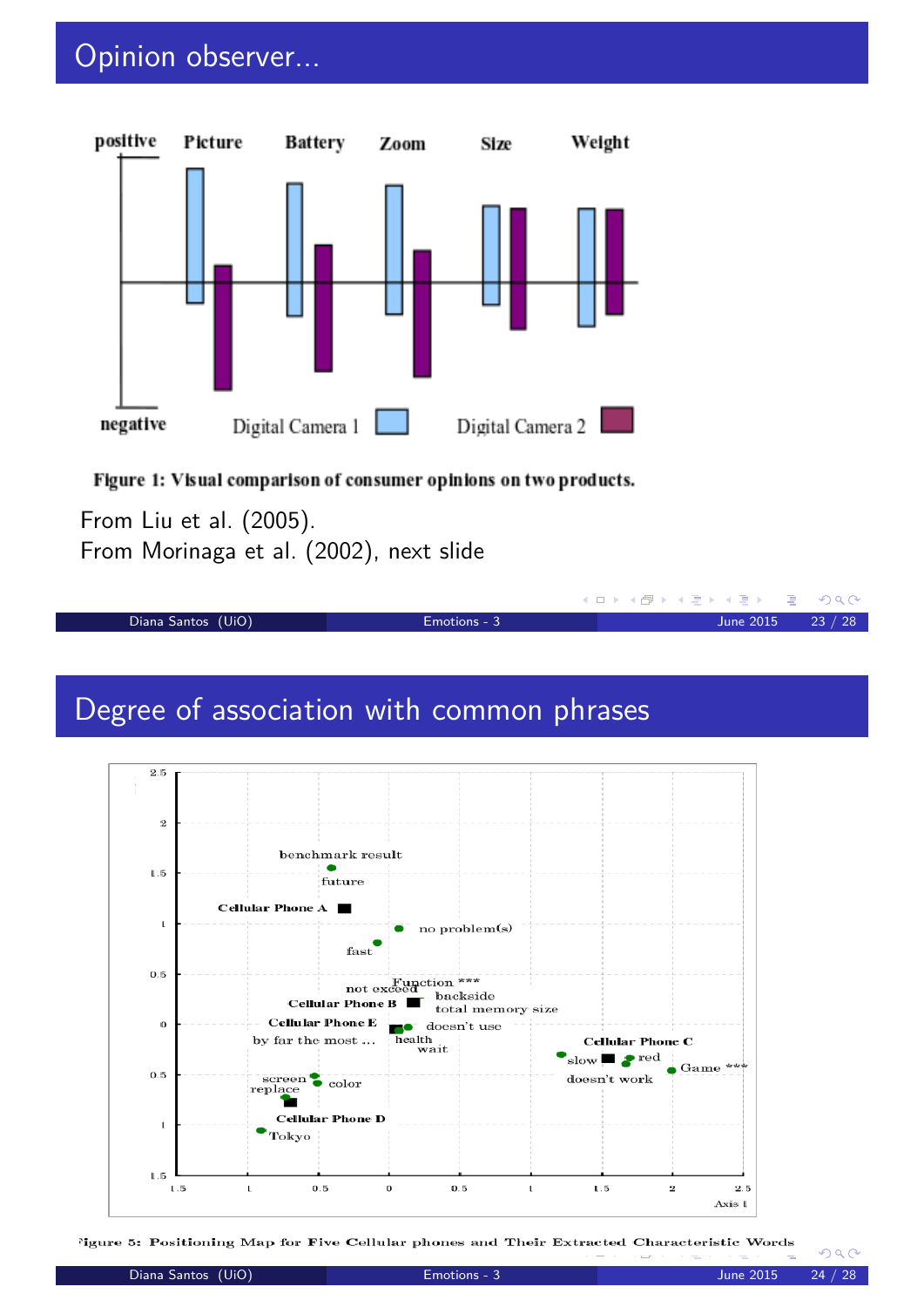#### Temporal information

- Order of presentation of the results
- Tracking changes in opinions
- Reputation/awareness analysis ("all publicity is good publicity")

#### Diana Santos (UiO) Emotions - 3 June 2015 25 / 28

#### Quality of the reviewers – and of the reviews

- What is "high status" vs. "low status" literature?
- Rating the reviews: X of Y found this useful...
- Utility is not direct related to quality
- Automatic quality ranking
- **·** Opinion-spam detection
- <span id="page-12-0"></span>Detection of influential or trustworthy authors (Pinski & Narin 1976, Song et al. 2007)

**K ロ ▶ K 御 ▶ K 君 ▶ K 君 ▶** ...

G.

 $OQ$